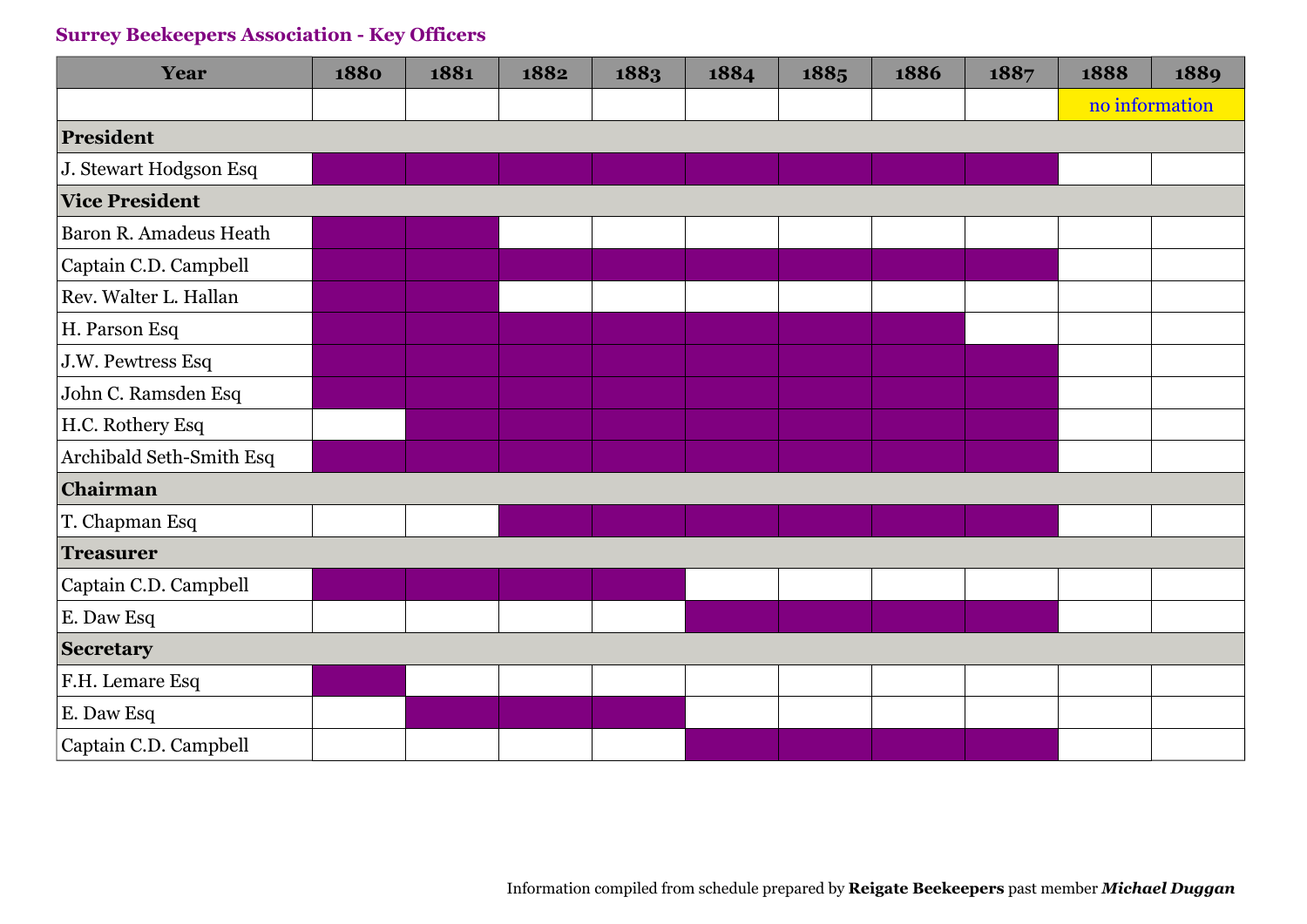| Year                      | 1890 | 1891 | 1892           | 1893 | 1894 | 1895 | 1896 | 1897 | 1898 | 1899 |
|---------------------------|------|------|----------------|------|------|------|------|------|------|------|
|                           |      |      | no information |      |      |      |      |      |      |      |
| President                 |      |      |                |      |      |      |      |      |      |      |
| J. Stewart Hodgson Esq    |      |      |                |      |      |      |      |      |      |      |
| Colonel Lord W. Beresford |      |      |                |      |      |      |      |      |      |      |
| Sir Persey R.B. Fielding  |      |      |                |      |      |      |      |      |      |      |
| <b>Vice President</b>     |      |      |                |      |      |      |      |      |      |      |
| Captain C.D. Campbell     |      |      |                |      |      |      |      |      |      |      |
| John C. Ramsden Esq       |      |      |                |      |      |      |      |      |      |      |
| H.C. Rothery Esq          |      |      |                |      |      |      |      |      |      |      |
| Archibald Seth-Smith Esq  |      |      |                |      |      |      |      |      |      |      |
| J.H. Bridges Esq          |      |      |                |      |      |      |      |      |      |      |
| Sir Douglas Fox           |      |      |                |      |      |      |      |      |      |      |
| E.J. Hasley Esq           |      |      |                |      |      |      |      |      |      |      |
| W.M. Welch Esq            |      |      |                |      |      |      |      |      |      |      |
| W.H. Welch Esq            |      |      |                |      |      |      |      |      |      |      |
| Mr E.B. Jay               |      |      |                |      |      |      |      |      |      |      |
| Chairman                  |      |      |                |      |      |      |      |      |      |      |
| T. Chapman Esq            |      |      |                |      |      |      |      |      |      |      |
| Mr A. Seth-Smith          |      |      |                |      |      |      |      |      |      |      |
| <b>Treasurer</b>          |      |      |                |      |      |      |      |      |      |      |
| E. Daw Esq                |      |      |                |      |      |      |      |      |      |      |
| Mr J.W. Jacomb-Hood       |      |      |                |      |      |      |      |      |      |      |
| F.B. White                |      |      |                |      |      |      |      |      |      |      |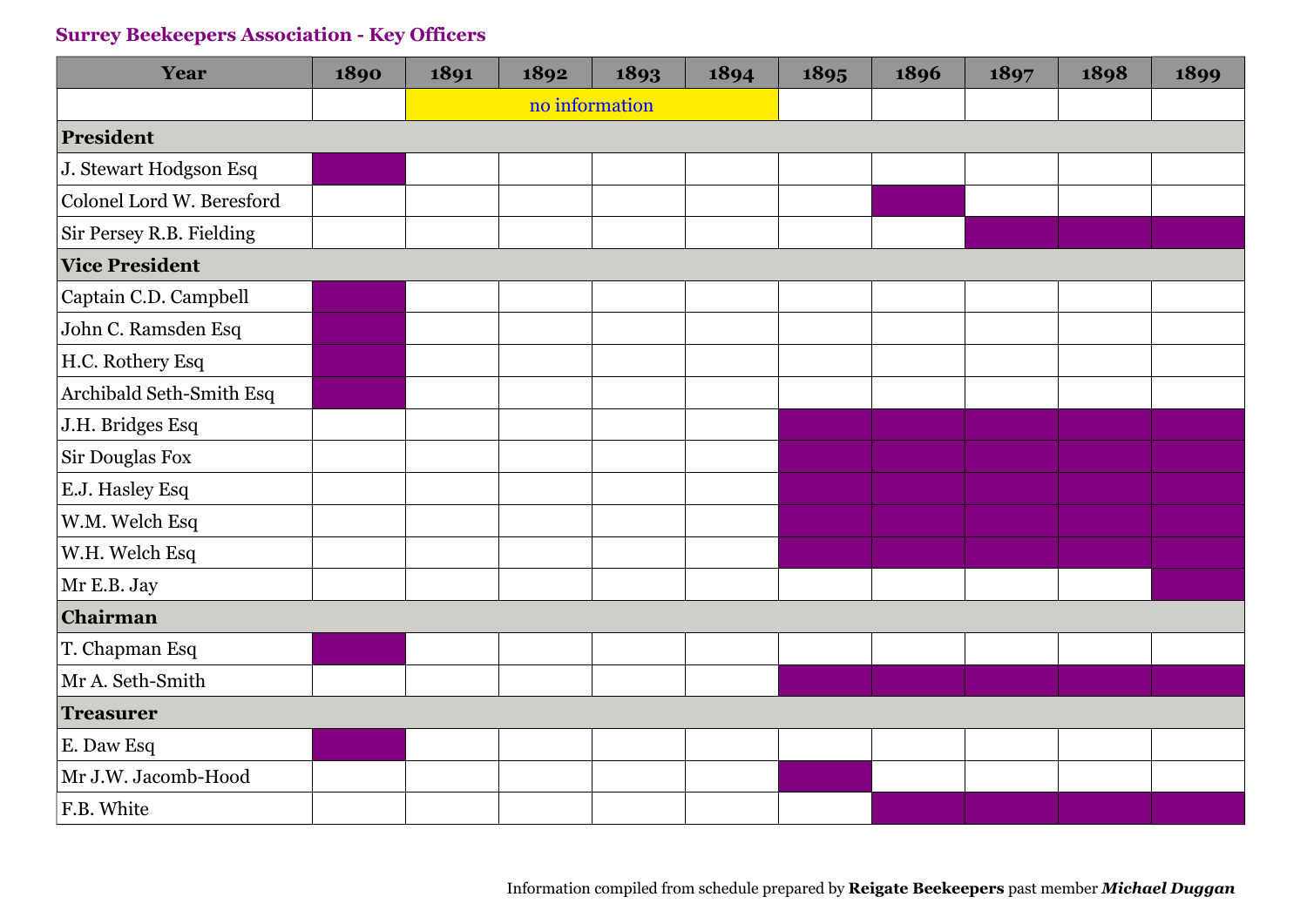| Year                  | 1890 | 1891                                       | 1892           | 1893 | 1894 | 1895 | 1896 | 1897 | 1898 | 1899 |
|-----------------------|------|--------------------------------------------|----------------|------|------|------|------|------|------|------|
|                       |      |                                            | no information |      |      |      |      |      |      |      |
| <b>Secretary</b>      |      |                                            |                |      |      |      |      |      |      |      |
| Captain C.D. Campbell |      |                                            |                |      |      |      |      |      |      |      |
| Mr J.W. Jacomb-Hood   |      |                                            |                |      |      |      |      |      |      |      |
| F.B. White            |      |                                            |                |      |      |      |      |      |      |      |
| <b>County Experts</b> |      |                                            |                |      |      |      |      |      |      |      |
| John Blackman         |      |                                            |                |      |      |      |      |      |      |      |
| C.J. Overton          |      |                                            |                |      |      |      |      |      |      |      |
| J. Blackman           |      |                                            |                |      |      |      |      |      |      |      |
| G.D. Norman           |      | <b>Years in this Role are Not Recorded</b> |                |      |      |      |      |      |      |      |
| Mr J.W. Jacomb-Hood   |      |                                            |                |      |      |      |      |      |      |      |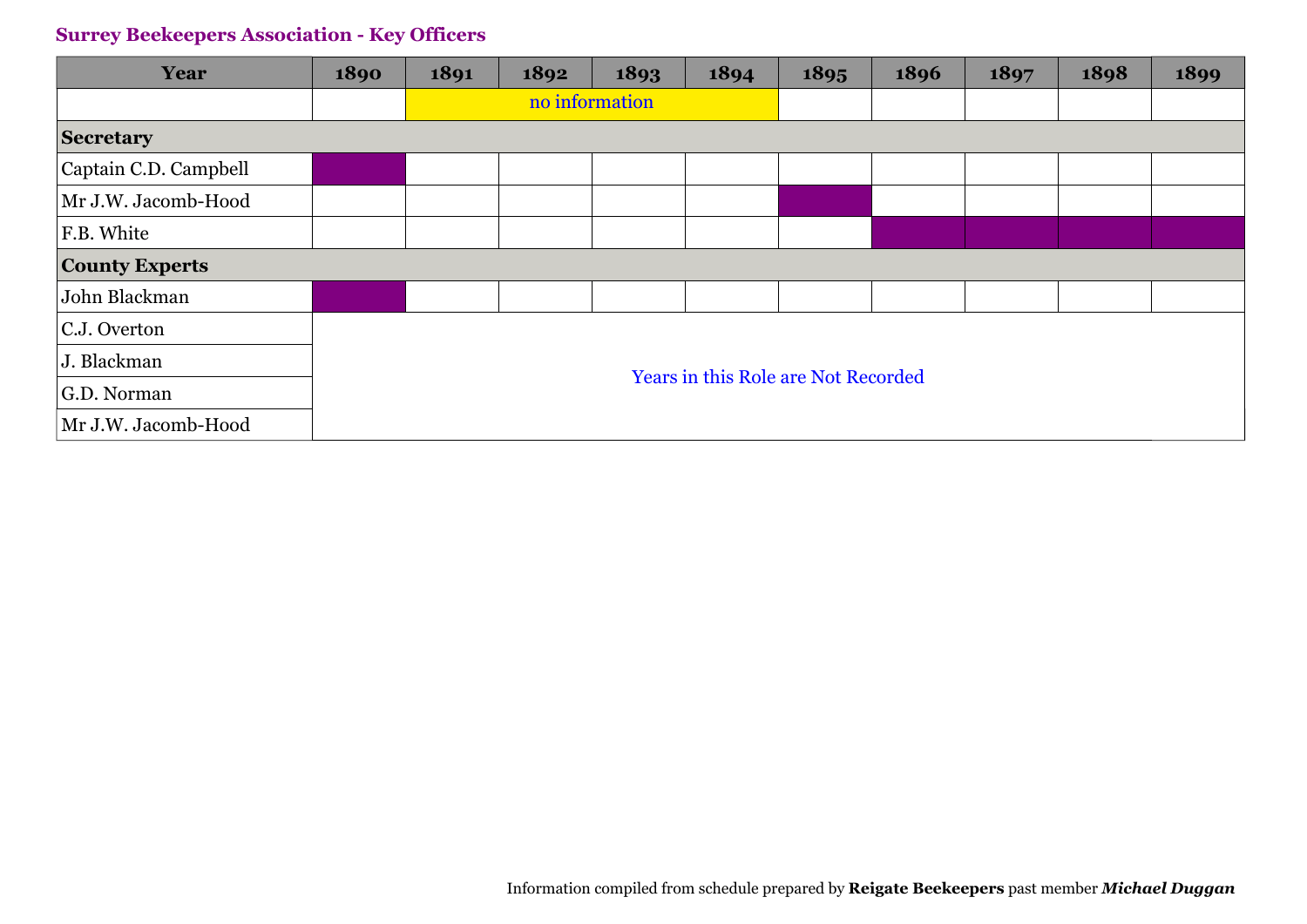| Year                     | 1900 | 1901 | 1902 | 1903 | 1904                                       | 1905 | 1906 | 1907 | 1908 | 1909 |
|--------------------------|------|------|------|------|--------------------------------------------|------|------|------|------|------|
| President                |      |      |      |      |                                            |      |      |      |      |      |
| Sir Persey R.B. Fielding |      |      |      |      |                                            |      |      |      |      |      |
| W.M. Welch Esq           |      |      |      |      |                                            |      |      |      |      |      |
| <b>Vice President</b>    |      |      |      |      |                                            |      |      |      |      |      |
| J.H. Bridges Esq         |      |      |      |      |                                            |      |      |      |      |      |
| Sir Douglas Fox          |      |      |      |      |                                            |      |      |      |      |      |
| E.J. Hasley Esq          |      |      |      |      |                                            |      |      |      |      |      |
| Mr E.B. Jay              |      |      |      |      |                                            |      |      |      |      |      |
| W.M. Welch Esq           |      |      |      |      |                                            |      |      |      |      |      |
| W.H. Welch Esq           |      |      |      |      |                                            |      |      |      |      |      |
| Mr F.E. Lemon            |      |      |      |      |                                            |      |      |      |      |      |
| E.C. Morley Esq          |      |      |      |      |                                            |      |      |      |      |      |
| Mr G.A. Touche           |      |      |      |      |                                            |      |      |      |      |      |
| Chairman                 |      |      |      |      |                                            |      |      |      |      |      |
| Mr A. Seth-Smith         |      |      |      |      |                                            |      |      |      |      |      |
| <b>Treasurer</b>         |      |      |      |      |                                            |      |      |      |      |      |
| F.B. White               |      |      |      |      |                                            |      |      |      |      |      |
| <b>Secretary</b>         |      |      |      |      |                                            |      |      |      |      |      |
| F.B. White               |      |      |      |      |                                            |      |      |      |      |      |
| <b>County Experts</b>    |      |      |      |      |                                            |      |      |      |      |      |
| C.J. Overton             |      |      |      |      |                                            |      |      |      |      |      |
| J. Blackman              |      |      |      |      | <b>Years in this Role are Not Recorded</b> |      |      |      |      |      |
| G.D. Norman              |      |      |      |      |                                            |      |      |      |      |      |
| Mr J.W. Jacomb-Hood      |      |      |      |      |                                            |      |      |      |      |      |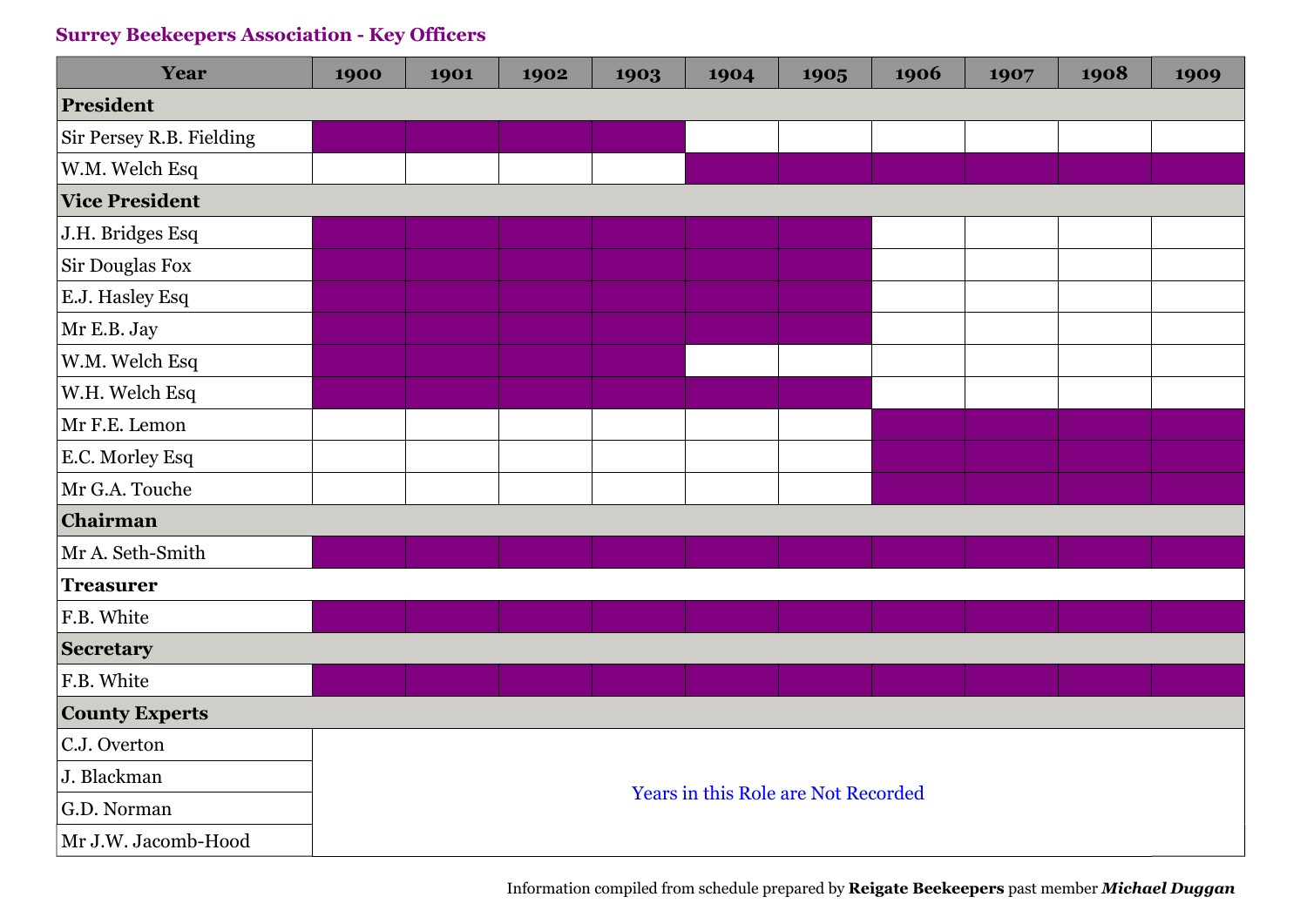| Year                  | 1910 | 1911 | 1912 | 1913                                       | 1914 | 1915 | 1916 | 1917 | 1918                                 | 1919 |
|-----------------------|------|------|------|--------------------------------------------|------|------|------|------|--------------------------------------|------|
| <b>President</b>      |      |      |      |                                            |      |      |      |      | No AGM until 1920 due to World War 1 |      |
| W.M. Welch Esq        |      |      |      |                                            |      |      |      |      |                                      |      |
| <b>Vice President</b> |      |      |      |                                            |      |      |      |      |                                      |      |
| Mr F.E. Lemon         |      |      |      |                                            |      |      |      |      |                                      |      |
| E.C. Morley Esq       |      |      |      |                                            |      |      |      |      |                                      |      |
| Mr G.A. Touche        |      |      |      |                                            |      |      |      |      |                                      |      |
| Chairman              |      |      |      |                                            |      |      |      |      |                                      |      |
| Mr A. Seth-Smith      |      |      |      |                                            |      |      |      |      |                                      |      |
| <b>Treasurer</b>      |      |      |      |                                            |      |      |      |      |                                      |      |
| F.B. White            |      |      |      |                                            |      |      |      |      |                                      |      |
| <b>Secretary</b>      |      |      |      |                                            |      |      |      |      |                                      |      |
| F.B. White            |      |      |      |                                            |      |      |      |      |                                      |      |
| <b>County Experts</b> |      |      |      |                                            |      |      |      |      |                                      |      |
| C.J. Overton          |      |      |      |                                            |      |      |      |      |                                      |      |
| J. Blackman           |      |      |      | <b>Years in this Role are Not Recorded</b> |      |      |      |      |                                      |      |
| G.D. Norman           |      |      |      |                                            |      |      |      |      |                                      |      |
| Mr J.W. Jacomb-Hood   |      |      |      |                                            |      |      |      |      |                                      |      |



originally founded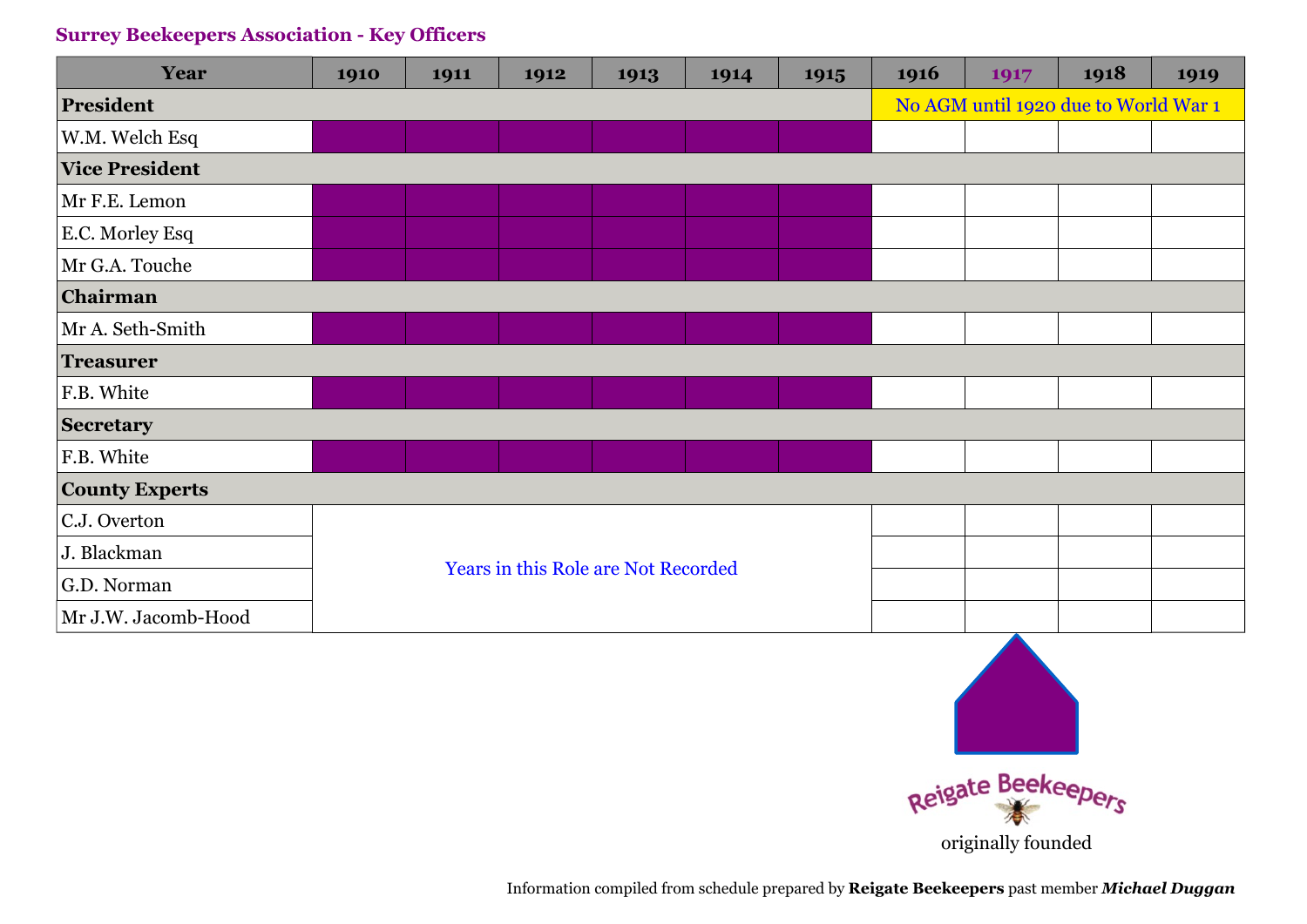| Year                  | 1920 | 1921 | 1922 | 1923 | 1924 | 1925 | 1926 | 1927 | 1928 | 1929 |
|-----------------------|------|------|------|------|------|------|------|------|------|------|
| President             |      |      |      |      |      |      |      |      |      |      |
| W.M. Welch Esq        |      |      |      |      |      |      |      |      |      |      |
| <b>Vice President</b> |      |      |      |      |      |      |      |      |      |      |
| Mr F.E. Lemon         |      |      |      |      |      |      |      |      |      |      |
| Mr R.C. Blundell      |      |      |      |      |      |      |      |      |      |      |
| Mr E.S. Whealer       |      |      |      |      |      |      |      |      |      |      |
| Mr A.E. Brown         |      |      |      |      |      |      |      |      |      |      |
| Mrs Chidell           |      |      |      |      |      |      |      |      |      |      |
| Mrs Darby             |      |      |      |      |      |      |      |      |      |      |
| <b>Mrs Price</b>      |      |      |      |      |      |      |      |      |      |      |
| Miss Unwin            |      |      |      |      |      |      |      |      |      |      |
| Mr D. Willis          |      |      |      |      |      |      |      |      |      |      |
| Lady Ebbisham         |      |      |      |      |      |      |      |      |      |      |
| Mr Patrick            |      |      |      |      |      |      |      |      |      |      |
| Mr W.F. Reid          |      |      |      |      |      |      |      |      |      |      |
| Chairman              |      |      |      |      |      |      |      |      |      |      |
| Mr A. Seth-Smith      |      |      |      |      |      |      |      |      |      |      |
| <b>Treasurer</b>      |      |      |      |      |      |      |      |      |      |      |
| F.B. White            |      |      |      |      |      |      |      |      |      |      |
| W.E. Hamlin           |      |      |      |      |      |      |      |      |      |      |
| Secretary             |      |      |      |      |      |      |      |      |      |      |
| F.B. White            |      |      |      |      |      |      |      |      |      |      |
| W.E. Hamlin           |      |      |      |      |      |      |      |      |      |      |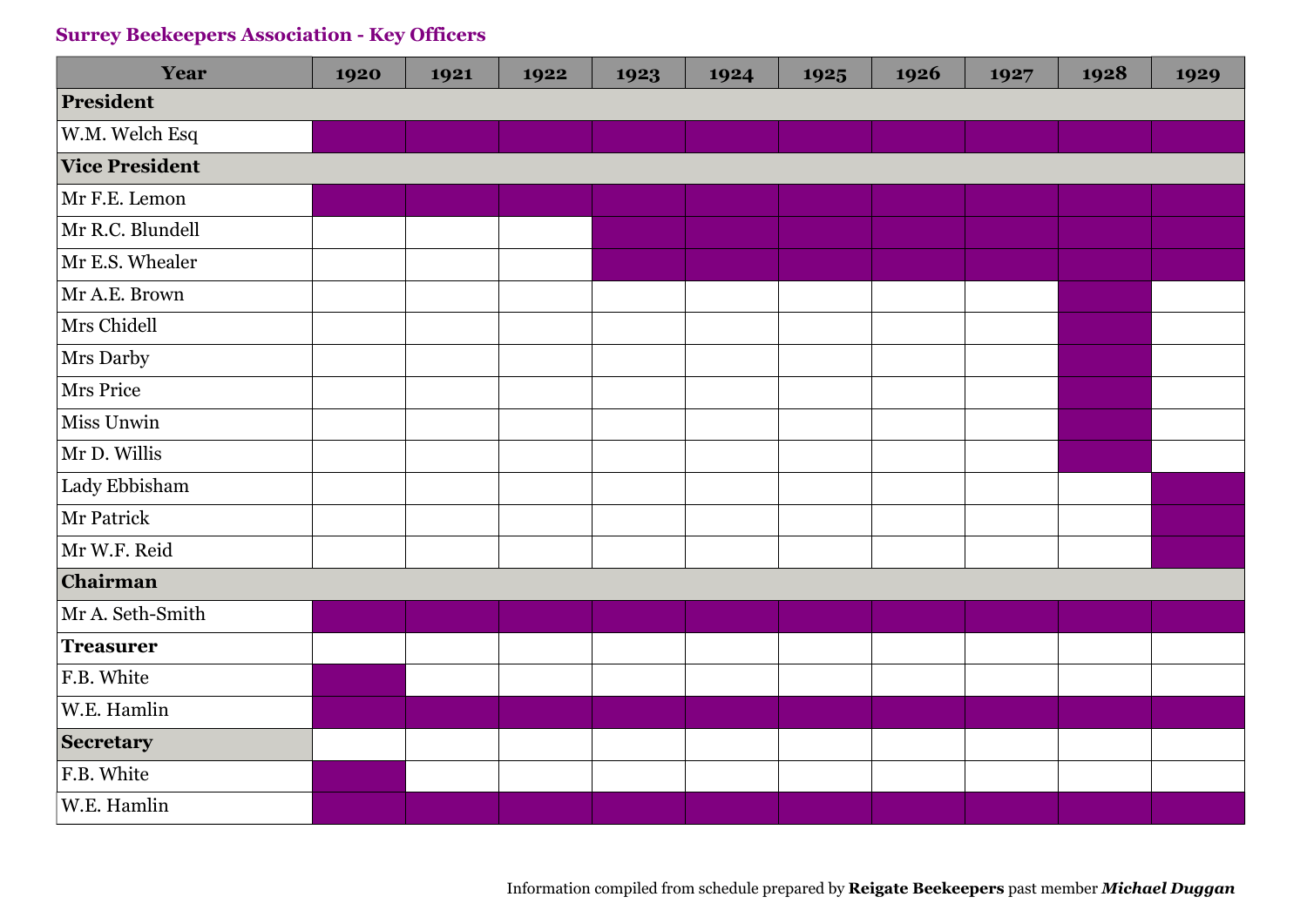| Year                   | 1920 | 1921 | 1922 | 1923 | 1924 | 1925 | 1926 | 1927 | 1928 | 1929 |
|------------------------|------|------|------|------|------|------|------|------|------|------|
| <b>County Experts</b>  |      |      |      |      |      |      |      |      |      |      |
| <b>Miss Knowles</b>    |      |      |      |      |      |      |      |      |      |      |
| Mr A. Richards         |      |      |      |      |      |      |      |      |      |      |
| Miss M Whyte-Johnstone |      |      |      |      |      |      |      |      |      |      |
| Miss Betts             |      |      |      |      |      |      |      |      |      |      |

**Miss M Whyte-Johnstone** was a founder member of **Reigate Beekeepers**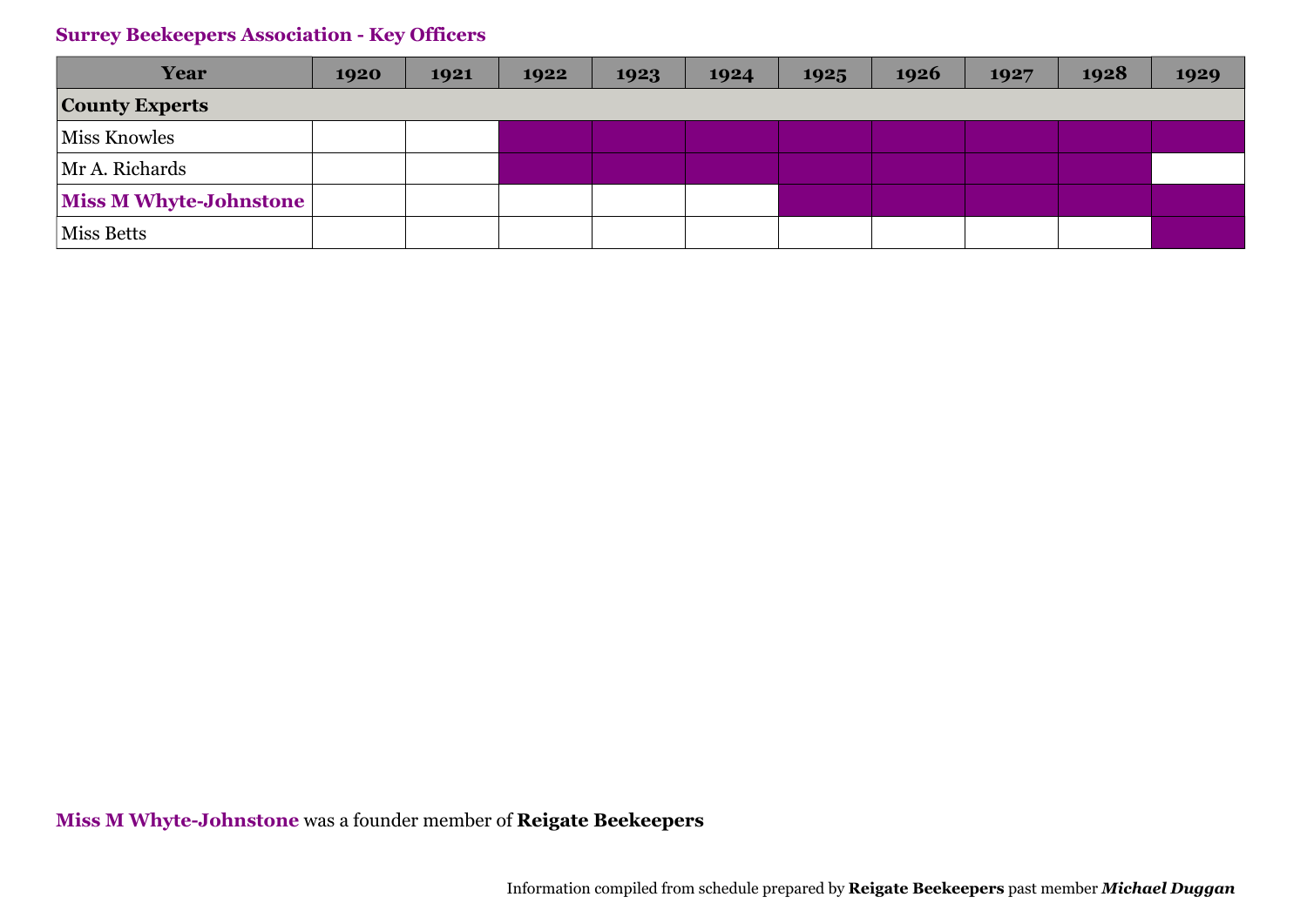| Year                       | 1930 | 1931 | 1932 | 1933 | 1934 | 1935 | 1936 | 1937 | 1938 | 1939 |
|----------------------------|------|------|------|------|------|------|------|------|------|------|
| President                  |      |      |      |      |      |      |      |      |      |      |
| W.M. Welch Esq             |      |      |      |      |      |      |      |      |      |      |
| <b>Sir Jeremiah-Colman</b> |      |      |      |      |      |      |      |      |      |      |
| <b>Vice President</b>      |      |      |      |      |      |      |      |      |      |      |
| Mr Banks                   |      |      |      |      |      |      |      |      |      |      |
| Mr A. Seth-Smith           |      |      |      |      |      |      |      |      |      |      |
| <b>Mrs</b> Lancaster       |      |      |      |      |      |      |      |      |      |      |
| Mr Quirk                   |      |      |      |      |      |      |      |      |      |      |
| Lt. Colonel Skipworth      |      |      |      |      |      |      |      |      |      |      |
| Lady Tinsly Carr           |      |      |      |      |      |      |      |      |      |      |
| Dr Thompson                |      |      |      |      |      |      |      |      |      |      |
| Mr Mottram                 |      |      |      |      |      |      |      |      |      |      |
| Mr G. Stewart              |      |      |      |      |      |      |      |      |      |      |
| Rev D.L. Bryce             |      |      |      |      |      |      |      |      |      |      |
| Sir Gerald Roberts         |      |      |      |      |      |      |      |      |      |      |
| Chairman                   |      |      |      |      |      |      |      |      |      |      |
| Mr A. Seth-Smith           |      |      |      |      |      |      |      |      |      |      |
| <b>Treasurer</b>           |      |      |      |      |      |      |      |      |      |      |
| W.E. Hamlin                |      |      |      |      |      |      |      |      |      |      |
| <b>Secretary</b>           |      |      |      |      |      |      |      |      |      |      |
| W.E. Hamlin                |      |      |      |      |      |      |      |      |      |      |

**Sir Jeremiah-Colman** was President of **Reigate Beekeepers** during the 1930's.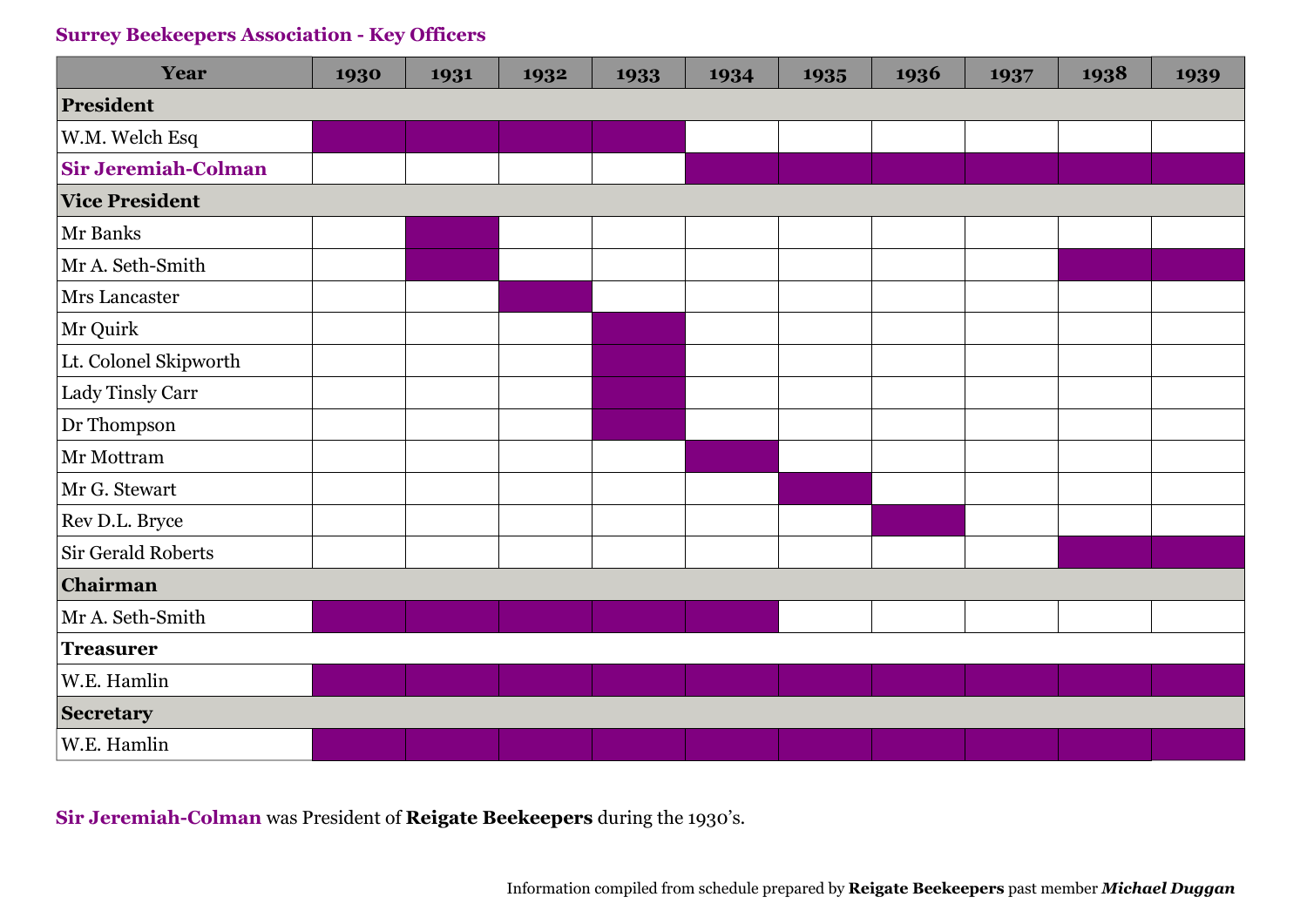| <b>Year</b>                   | 1930 | 1931 | 1932 | 1933 | 1934 | 1935 | 1936 | 1937 | 1938 | 1939 |
|-------------------------------|------|------|------|------|------|------|------|------|------|------|
| <b>Treasurer</b>              |      |      |      |      |      |      |      |      |      |      |
| W.E. Hamlin                   |      |      |      |      |      |      |      |      |      |      |
| <b>Secretary</b>              |      |      |      |      |      |      |      |      |      |      |
| W.E. Hamlin                   |      |      |      |      |      |      |      |      |      |      |
| <b>County Experts</b>         |      |      |      |      |      |      |      |      |      |      |
| <b>Miss Betts</b>             |      |      |      |      |      |      |      |      |      |      |
| <b>Miss Knowles</b>           |      |      |      |      |      |      |      |      |      |      |
| <b>Miss M Whyte-Johnstone</b> |      |      |      |      |      |      |      |      |      |      |
| Dr Thompson                   |      |      |      |      |      |      |      |      |      |      |

**Miss M Whyte-Johnstone** was a founder member of **Reigate Beekeepers.**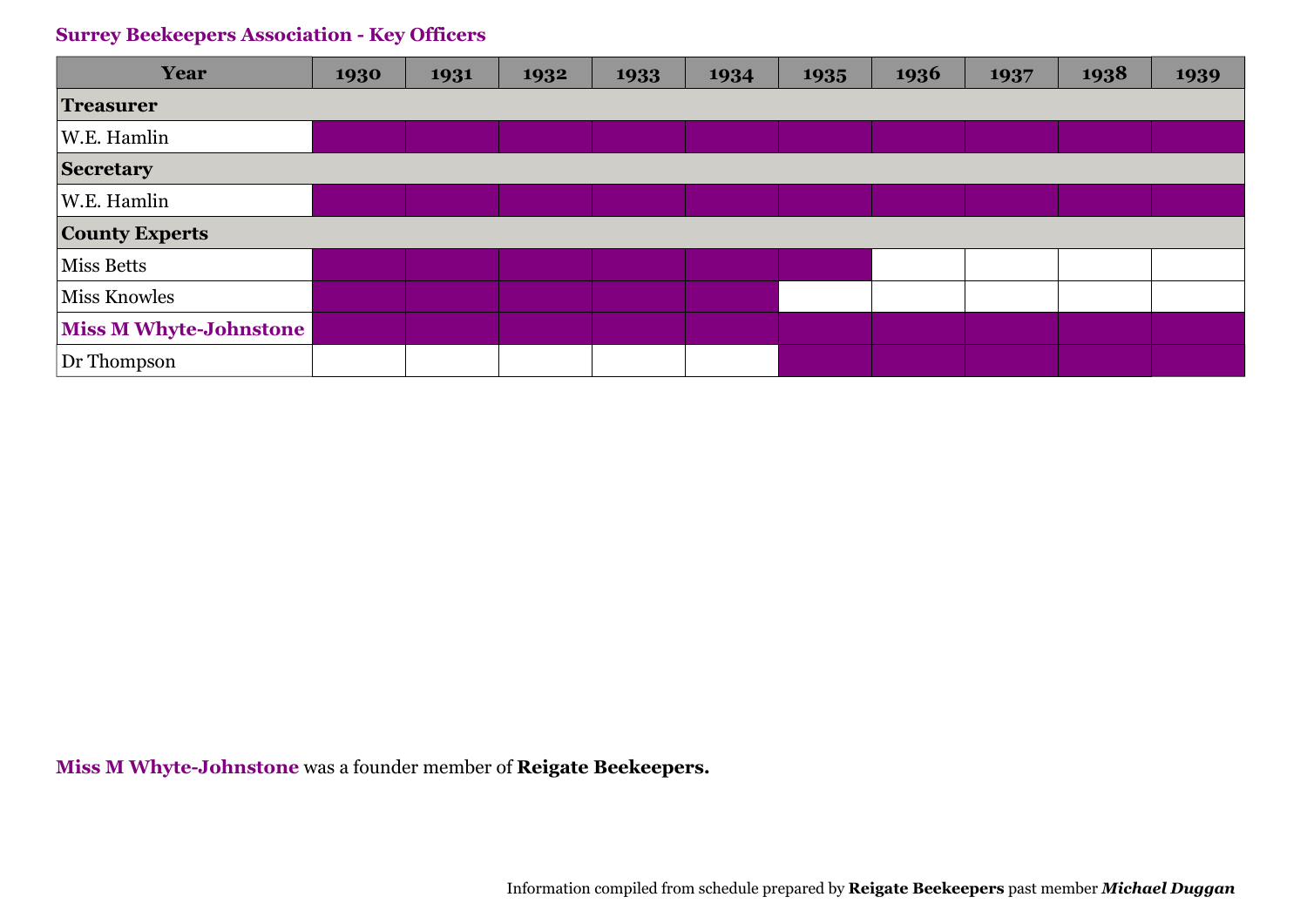| Year                       | 1940 | 1941 | 1942   | 1943 | 1944 | 1945 | 1946 | 1947 | 1948 | 1949 |
|----------------------------|------|------|--------|------|------|------|------|------|------|------|
|                            |      |      | no AGM |      |      |      |      |      |      |      |
| President                  |      |      |        |      |      |      |      |      |      |      |
| <b>Sir Jeremiah-Colman</b> |      |      |        |      |      |      |      |      |      |      |
| Sir John Jarvis            |      |      |        |      |      |      |      |      |      |      |
| Clr. W.E. Hamlin JP        |      |      |        |      |      |      |      |      |      |      |
| <b>Vice President</b>      |      |      |        |      |      |      |      |      |      |      |
| Sir Gerald Roberts         |      |      |        |      |      |      |      |      |      |      |
| Mr Jordan                  |      |      |        |      |      |      |      |      |      |      |
| Mr Kingsmoth               |      |      |        |      |      |      |      |      |      |      |
| Rt. Hon. D. Lloyd George   |      |      |        |      |      |      |      |      |      |      |
| Mr I.A.E. Mottram          |      |      |        |      |      |      |      |      |      |      |
| Mr W.H. Coldwells          |      |      |        |      |      |      |      |      |      |      |
| Mr A.W. Hamron             |      |      |        |      |      |      |      |      |      |      |
| Dr Thompson                |      |      |        |      |      |      |      |      |      |      |
| Mr C. Ekins                |      |      |        |      |      |      |      |      |      |      |
| Dr Gooding                 |      |      |        |      |      |      |      |      |      |      |
| Mr Ridley                  |      |      |        |      |      |      |      |      |      |      |
| Mr Waldock                 |      |      |        |      |      |      |      |      |      |      |
| Mr Le Maistre              |      |      |        |      |      |      |      |      |      |      |
| Miss Wardle                |      |      |        |      |      |      |      |      |      |      |
| Chairman                   |      |      |        |      |      |      |      |      |      |      |
| Colonel Tyrrell            |      |      |        |      |      |      |      |      |      |      |
| Mr Le Maistre              |      |      |        |      |      |      |      |      |      |      |
| Dr Gooding                 |      |      |        |      |      |      |      |      |      |      |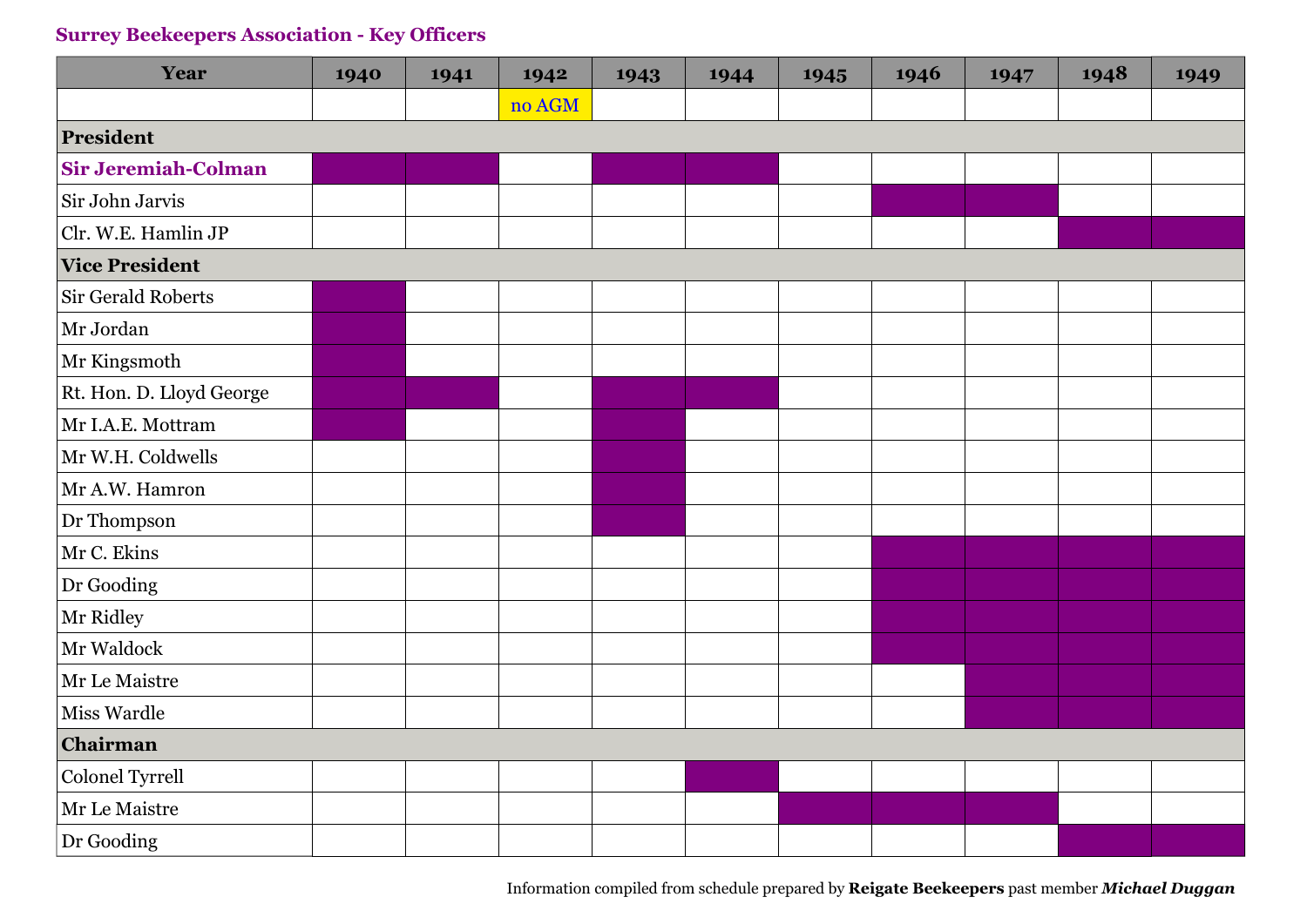| <b>Year</b>                   | 1940 | 1941 | 1942 | 1943 | 1944 | 1945 | 1946 | 1947 | 1948 | 1949 |
|-------------------------------|------|------|------|------|------|------|------|------|------|------|
| <b>Treasurer</b>              |      |      |      |      |      |      |      |      |      |      |
| Mr W.E. Hamlin                |      |      |      |      |      |      |      |      |      |      |
| Mr F.H. Lawrenson             |      |      |      |      |      |      |      |      |      |      |
| <b>Secretary</b>              |      |      |      |      |      |      |      |      |      |      |
| Mr W.E. Hamlin                |      |      |      |      |      |      |      |      |      |      |
| Mr F.H. Lawrenson             |      |      |      |      |      |      |      |      |      |      |
| <b>County Experts</b>         |      |      |      |      |      |      |      |      |      |      |
| <b>Miss M Whyte-Johnstone</b> |      |      |      |      |      |      |      |      |      |      |
| Dr Tompson                    |      |      |      |      |      |      |      |      |      |      |
| Dr Gooding                    |      |      |      |      |      |      |      |      |      |      |
| Mr Ekins                      |      |      |      |      |      |      |      |      |      |      |
| Mr Carter                     |      |      |      |      |      |      |      |      |      |      |
| Mr Wilder                     |      |      |      |      |      |      |      |      |      |      |

### **Miss M Whyte-Johnstone** was a founder member of **Reigate Beekeepers**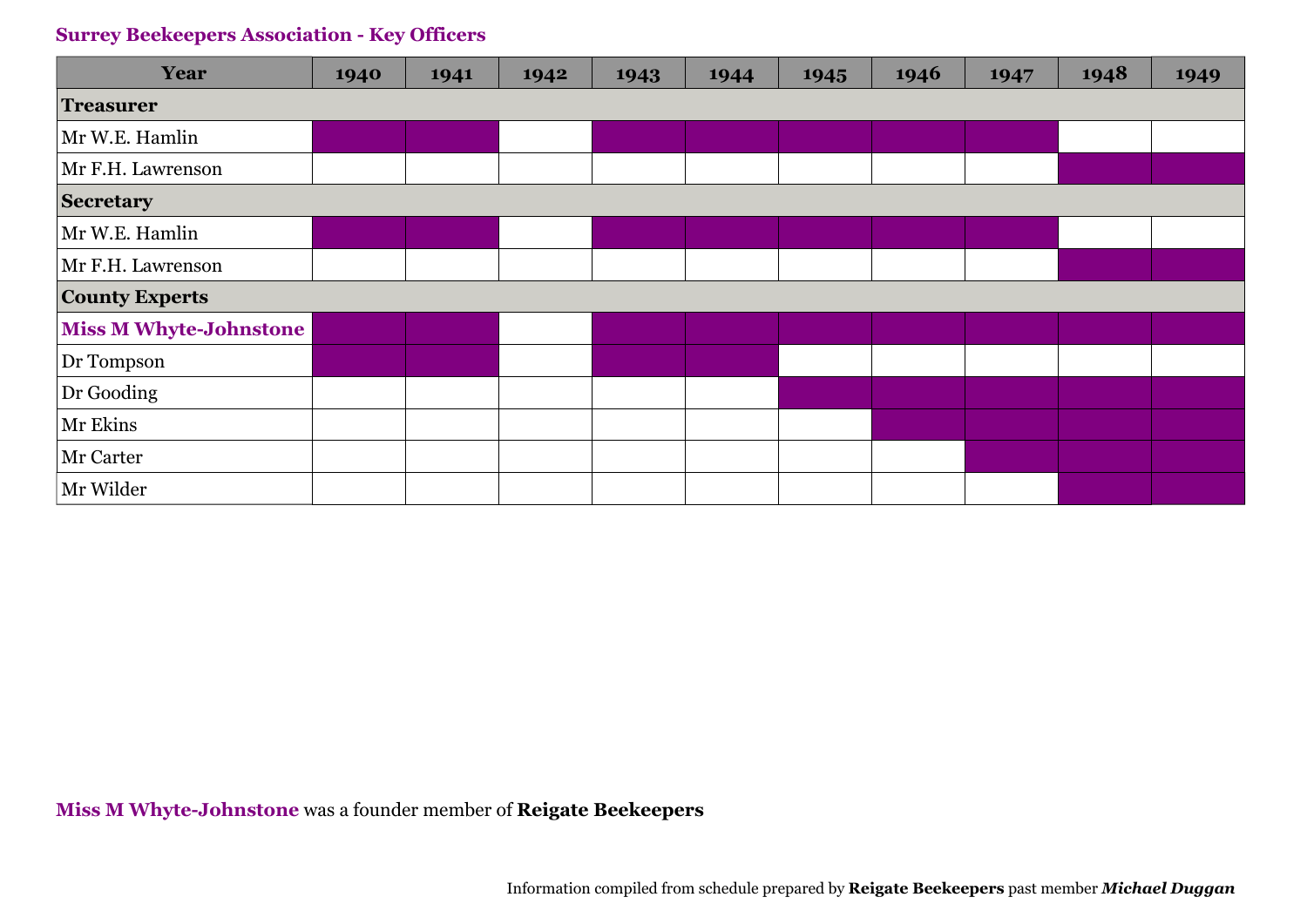| Year                          | 1950 | 1951 | 1952 | 1953 | 1954 | 1955 | 1956 | 1957 | 1958 | 1959 |
|-------------------------------|------|------|------|------|------|------|------|------|------|------|
| President                     |      |      |      |      |      |      |      |      |      |      |
| Clr. W.E. Hamlin JP           |      |      |      |      |      |      |      |      |      |      |
| Sir John Wenham               |      |      |      |      |      |      |      |      |      |      |
| <b>Vice President</b>         |      |      |      |      |      |      |      |      |      |      |
| Mr C. Ekins                   |      |      |      |      |      |      |      |      |      |      |
| Dr Gooding                    |      |      |      |      |      |      |      |      |      |      |
| Mr Ridley                     |      |      |      |      |      |      |      |      |      |      |
| Mr Waldock                    |      |      |      |      |      |      |      |      |      |      |
| Mr Le Maistre                 |      |      |      |      |      |      |      |      |      |      |
| <b>Miss Wardle</b>            |      |      |      |      |      |      |      |      |      |      |
| Miss A.D. Betts Bsc.          |      |      |      |      |      |      |      |      |      |      |
| Rev D.L. Bryce MA             |      |      |      |      |      |      |      |      |      |      |
| Lady Ebbisham                 |      |      |      |      |      |      |      |      |      |      |
| Dr E. Hunt                    |      |      |      |      |      |      |      |      |      |      |
| Mr W.J. Jordan                |      |      |      |      |      |      |      |      |      |      |
| F.A. Quick                    |      |      |      |      |      |      |      |      |      |      |
| Sir George Roberts            |      |      |      |      |      |      |      |      |      |      |
| Lt. Colonel Skipworth         |      |      |      |      |      |      |      |      |      |      |
| E.S. Whaller                  |      |      |      |      |      |      |      |      |      |      |
| Mrs D. Hodges                 |      |      |      |      |      |      |      |      |      |      |
| S.N. Rose                     |      |      |      |      |      |      |      |      |      |      |
| F.J.N. Stanley                |      |      |      |      |      |      |      |      |      |      |
| <b>Miss M Whyte-Johnstone</b> |      |      |      |      |      |      |      |      |      |      |
| Mr Strudwick                  |      |      |      |      |      |      |      |      |      |      |